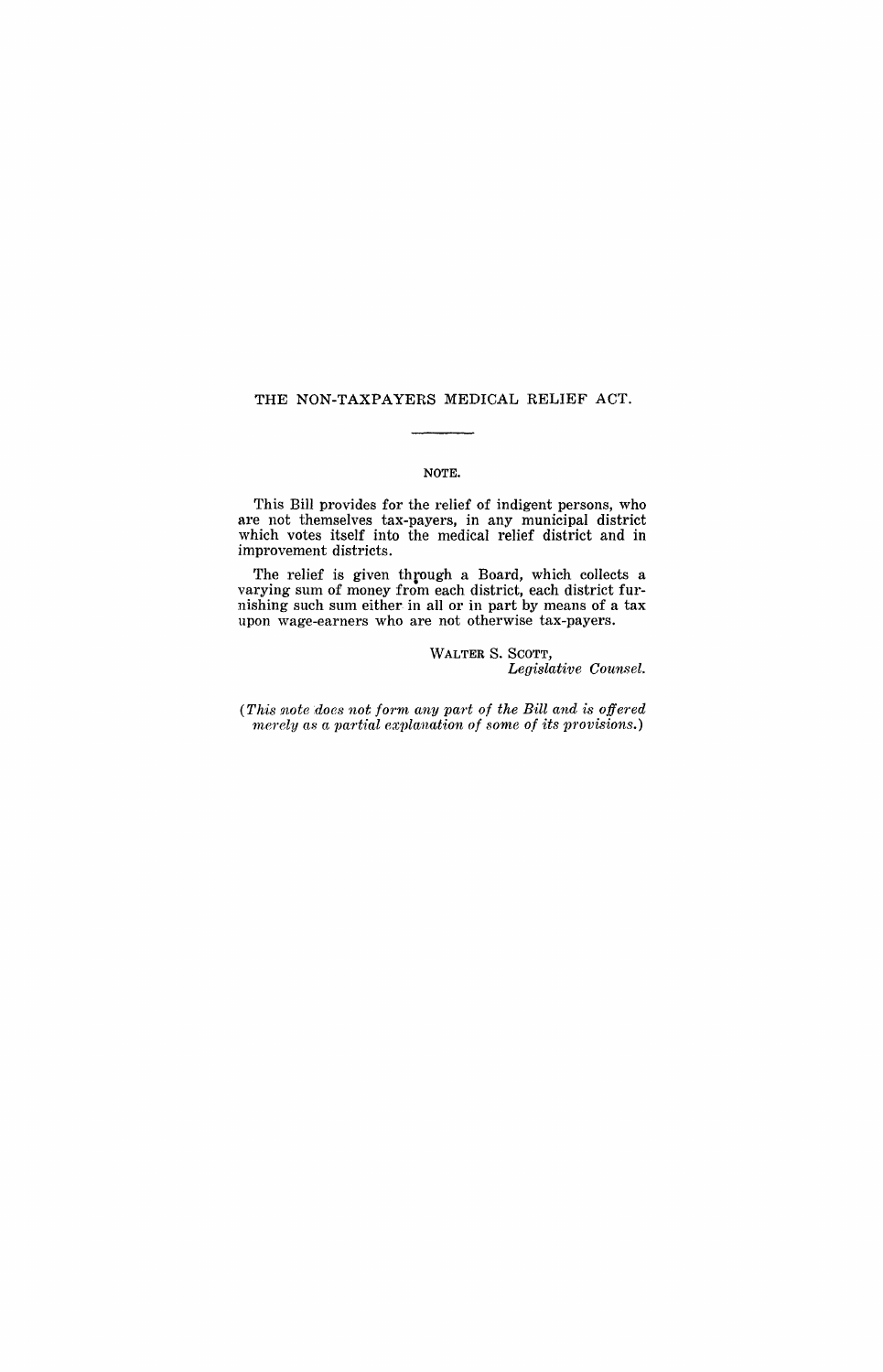## **BILL**

#### No. of 1925

#### An Act to Provide for the Care of the Indigent Sick Non-taxpayers of the Province.

### *(Assented to* , 1925.)

H IS MAJESTY,. by and with the advice and consent of the Legislative Assembly of the Province of Alberta, enacts as follows:

#### SHORT TITLE.

**1.** This Act may be cited as "The Non-taxpayers Medical *ReHe! Act."* 

#### INTERPRETATION.

2. In this Act, unless the context otherwise requires-

- $(a)$  "Council" shall include the council of a municipal district, and in the case of an improvement district, the Minister of Municipal Affairs;
- $(b)$  "Indigent" shall mean a person who is actually destitute of means from his own resources of obtaining necessary medical 'attendance;
- (c) "Minister" shall mean the Minister of Public Health;
- (d) "Municipality" shall include municipal districts and improvement districts;
- $(e)$  "Non-taxpayer" shall mean any person who is not liable for the payment of ordinary municipal taxes upon land;
- (f) "Proprietary elector" shall include every person who is entitled to vote on a debenture by-law;
- $(g)$  "Secretary-treasurer" shall include the Deputy Minister of Municipal Affairs in the case of an improvement district;
- (h) "Wage-earner" shall include any person contracting for the performance of mining operations for any person engaged in the industry of mining.

**3.** This Act shall only apply to the medical relief district when formed as hereinafter set out.

#### ORGANIZATION OF DISTRICT.

**-to** The council of every municipal district within the Province shall submit to the proprietary electors of the district the question as to whether the municipal district should or should not be brought within the medical relief district.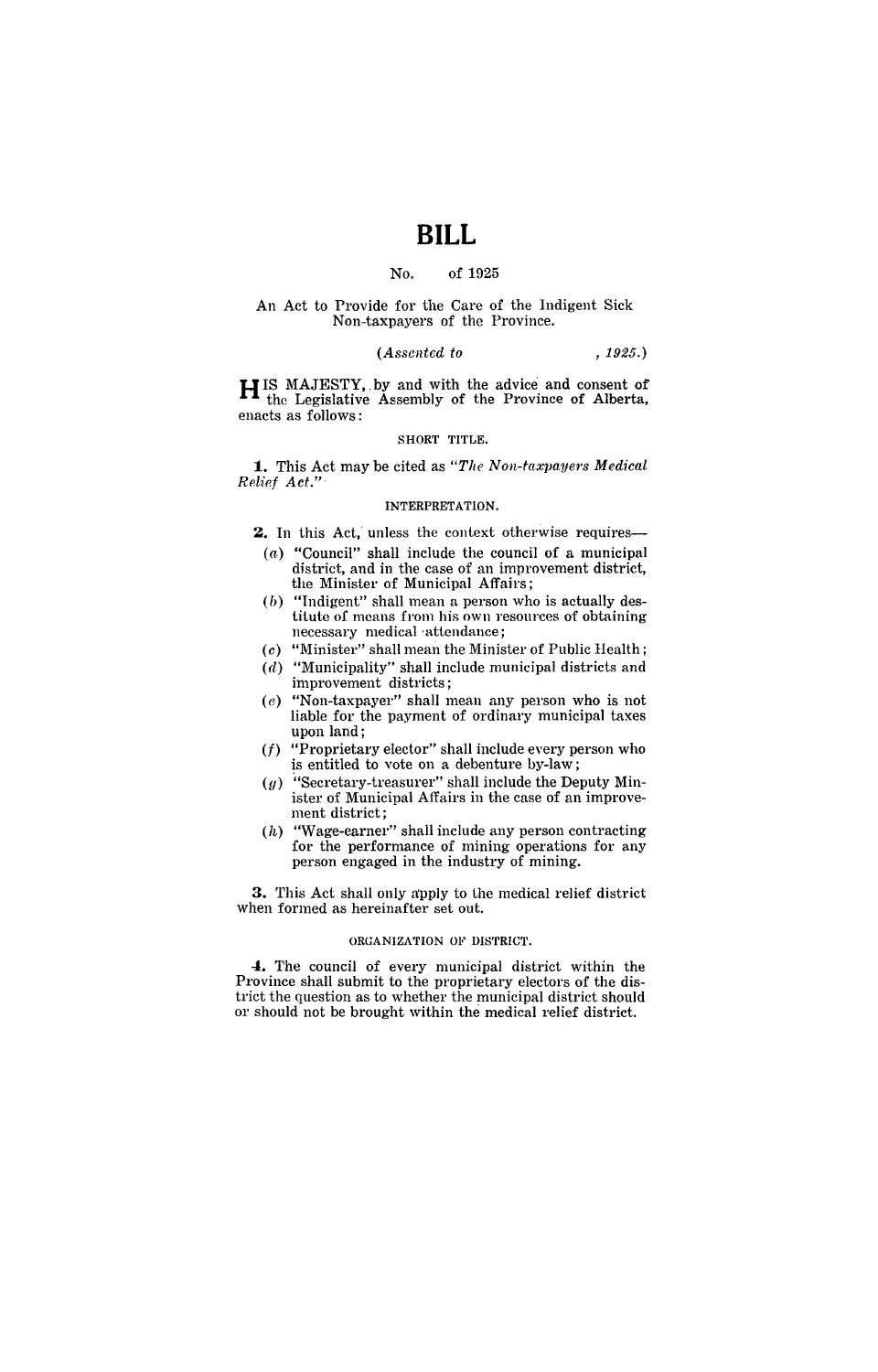**5.** Such question shall be submitted to the said electors upon the third Monday in July immediately following the passing of this Act.

**6.** All the electors of the municipal district who would be entitled to vote upon a debenture by-law if it were then being submitted to them, shall be entitled to vote on the said question.

**7.** Immediately following the voting on the question as hereinbefore provided for, the secretary-treasurer of each municipal district so voting shall forthwith forward to the Minister a statement showing whether or not the majority of the voters voting upon the question have voted in favour of the municipal district being brought within the medical relief district.

**8.** The Minister may at any time and after endeavouring to ascertain by whatever means seem suitable to him, the feelings of the inhabitants of any improvement district as to the advisability of bringing such district within the medical relief district, at his discretion, bring such improvement district within the said medical relief district.

**D.** In the event of fifty per cent. of the municipal districts and improvement districts within the Province voting in favour of coming within the medical relief district, or being brought. within such district, the Minister may by order, notice of which shall be forwarded to each of the said municipal districts and published in *The Alberta Gazette,* establish such municipal districts and improvement districts as "The Medical Relief District."

**10.** The council of any municipal district which has voted against coming within the medical relief district, and the council of any municipal district which may be formed after that date may at any time submit in a similar manner the said question.

#### DISORGANIZATION OF DISTRICT.

**11.**—(1) At any time after the expiration of five years from the establishment of the medical relief district any of the municipal districts constituting the same may with the approval of a majority of the proprietary electors actually voting thereon, withdraw from the medical relief district upon such terms as the Minister may deem just.

(2) If at any time less than the said fifty per cent. of the municipal districts and improvement districts remain in the medical relief district, the Minister shall have power at his discretion to wind up the affairs of the board and his decision shall be final in regard to all matters connected therewith.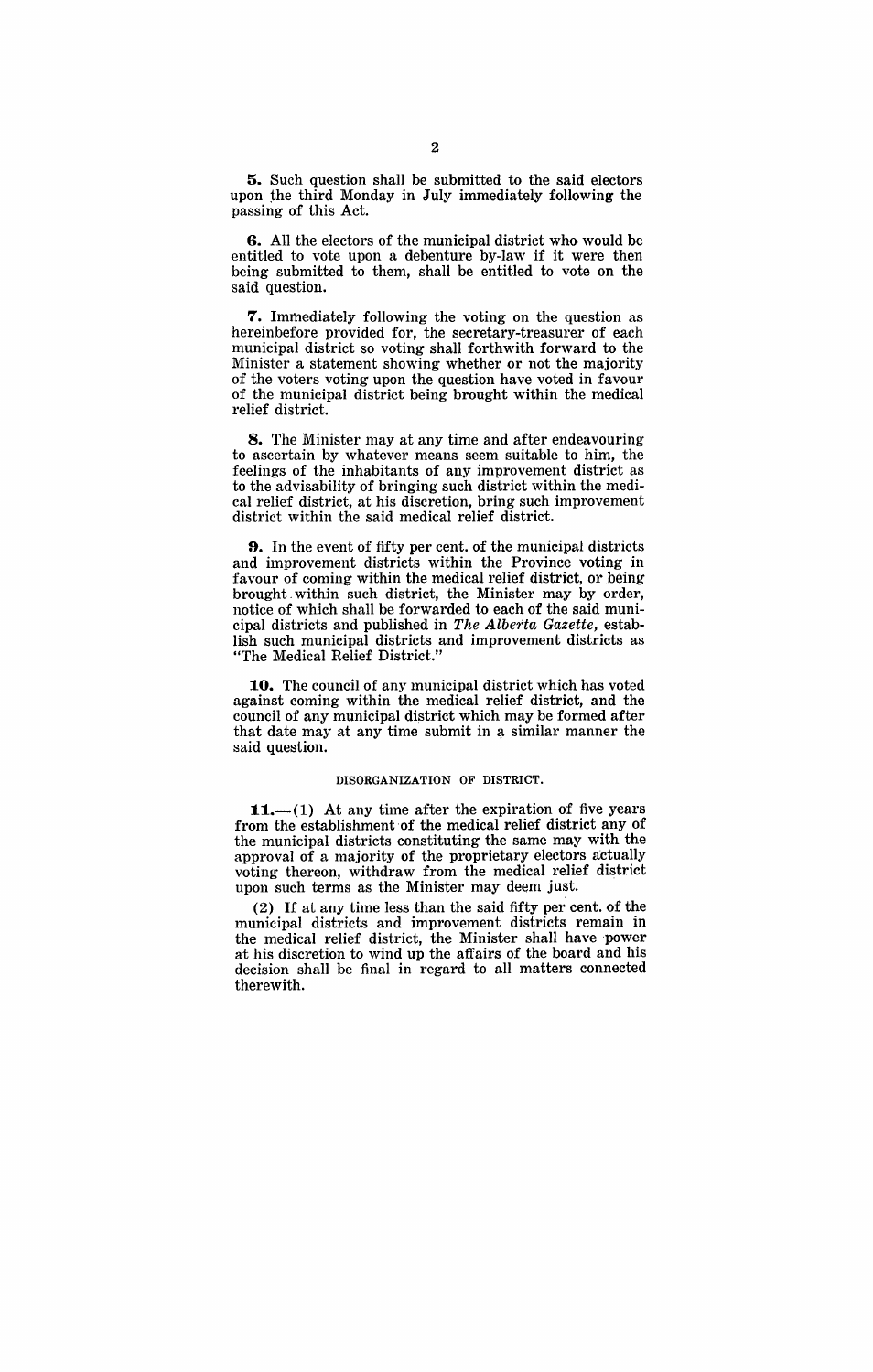#### ORGANIZATION OF BOARD.

**12.** This Act shall be administered by such board or persons as the Lieutenant Governor in Council may nominate thereunto, and such board or persons shall have all such powers and duties as may be assigned to it or them by him.

#### FORMATION OF HEALTH FUND.

**13.** For the purposes of providing medical and surgical treatment for the indigent non-taxpayers living within the medical relief district, a health fund shall be formed as is hereinafter set out.

14. The board shall ascertain as nearly as possible the amount of the annual sum which would be sufficient to provide the care, and treatment above spoken of for the said indigent sick persons and shall, having reference to the assessed value of the properties in the different municipalities of the medical relief district, the populations of such municipalities and such other factors as may seem good to them or as they may be directed to consider by the Lieutenant Governor in Council, apportion to each municipality the sum of money which, in the opinion of the board, such municipality should equitably bear.

**15.** The council of each municipality shall include such sum in its estimates and raise the same by taxation as a part of the sum necessary for the general municipal purposes of the municipal district or the improvement district as the case may be.

 $16.-(1)$  'Any council may fix a minimum tax to be paid per month by every wage-earner in the municipality who pays no other municipal tax.

 $(2)$  Such tax shall not exceed one dollar per month.

(3) Such tax shall fall due on the first day of each month,

 $17.-(1)$  Every employer employing persons at a wage within the municipality shall furnish the secretary-treasurer of the municipality with a list of the names of all persons in his employment who are living in the municipality.

(2) Every employer failing to comply with the provisions of the next preceding subsection shall be guilty of an offence and liable on summary conviction to a penalty not exceeding fifty dollars and costs for each such offence.

18. Every employer shall deduct from the first payment made in each month by him to any employee the amount of such tax and shall forward the same to the secretarytreasurer of the municipality at such times as may be directed by regulations made under the provisions of this Act.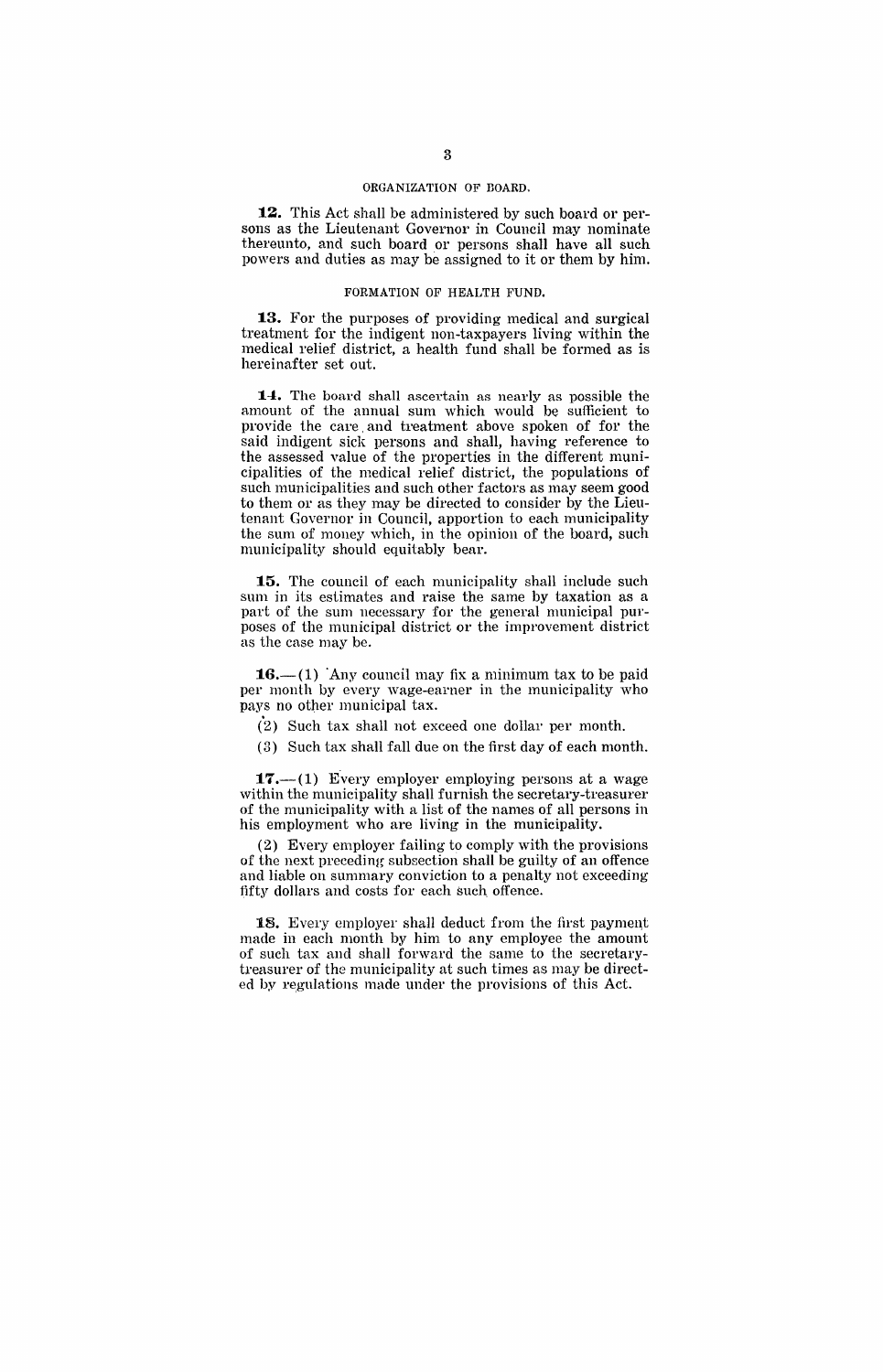**19.** Any employer who fails to make the deduction hereinbefore directed, and to forward the amount of such deduc- . tion as hereinbefore directed, shall be liable, upon summary conviction, to a fine not exceeding fifty dollars and the amount of such fine shall be paid to the secretary-treasurer, who, in the event of the same not being paid within one fortnight of its imposition, may levy the amourit of same by distress and sale of the goods and chattels of the employer in default, in the same manner as the goods and chattels of a person against whom taxes are assessed may be distrained, and all costs incurred by reason of the proceedings leading to the imposition of the fine or of enforcing the payment thereof.

20. Every council of a municipality shall pay to the board on demand the amounts required by it from time to time for health purposes: provided, however, that the total of the amounts demanded shall not exceed the total contained in the notice transmitted by the board to the municipality.

**21.** Any person, bank or corporation lending any sum to a municipality for the alleged purpose of meeting a demand of the board, shall not be bound to establish the necessity for borrowing the same, nor see to the payment by the municipality into the said health fund, nor as to the payment out thereof.

 $22, -1$  The Lieutenant Governor in Council may, at any time after the passing of this Act, advance to the board out of the general revenue fund, a sum of five thousand dollars for expenses which will necessarily be incurred prior to the receipt of any money from the municipalities, and the said amount shall be secured in such way as seems good to the Lieutenant Governor in Council.

(2) The Lieutenant Governor in Council may advance to the board such sum of money out of the general revenue fund, not in excess of........ dollars to defray expenses of the care and treatment of indigent sick. non-taxpayers until moneys can be collected therefor from the municipalities.

23. The Minister may by regulation prescribe-

- (a) dates on or by which returns are to be made by employers;
- *(b)* the time or times at which the taxes deducted by the employer are to be forwarded by him;
- (c) distinguish between fixed employment, casual employment, temporary employment, employment by persons not permanently resident in the municipality, or any two or more of them and fix different times for forwarding the tax;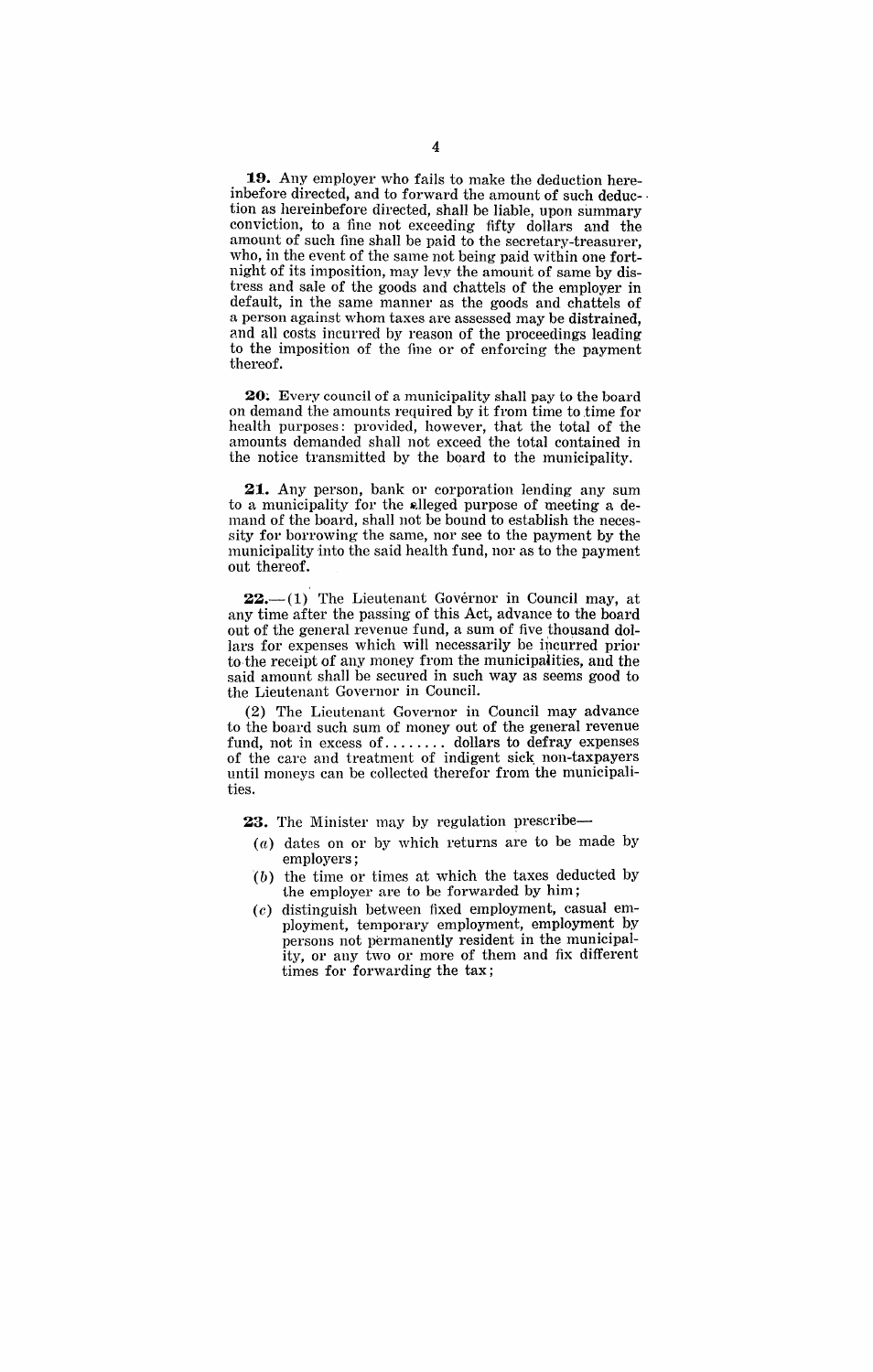- $(d)$  provide for the collection of taxes in improvement districts by whatever machinery may seem convenient;
- $(e)$  exempt any employment from the provisions of this Act;
- $(f)$  define the term "wage-earner" by reference to the number of days worked in a month, or the nature of the employment, or any other factor in the employment, and change such definition from time to time;
- $(g)$  fix a minimum payment from which the tax can be deducted or a total sum after the payment of which the tax must be deducted;
- (h) make any other regulations ancillary to the main object of the Act, viz., the collection of a tax for health purposes from wage-earners in a municipality.

(2) All snch regulations when made shall haye the same force and effect as if set out in this Act, but shall be laid upon the table of the Legislative Assembly at its first session after the making thereof, and if not so laid, shall cease to be of any force and effect whatsoever.

**24.** From and after such day as may be fixed with that intent by the Lieutenant Governor in Council no municipality within the medical relief district shall be liable for the medical care and treatment of its indigent sick non-taxpayers.

**25.** This Act shall come into force upon proclamation.